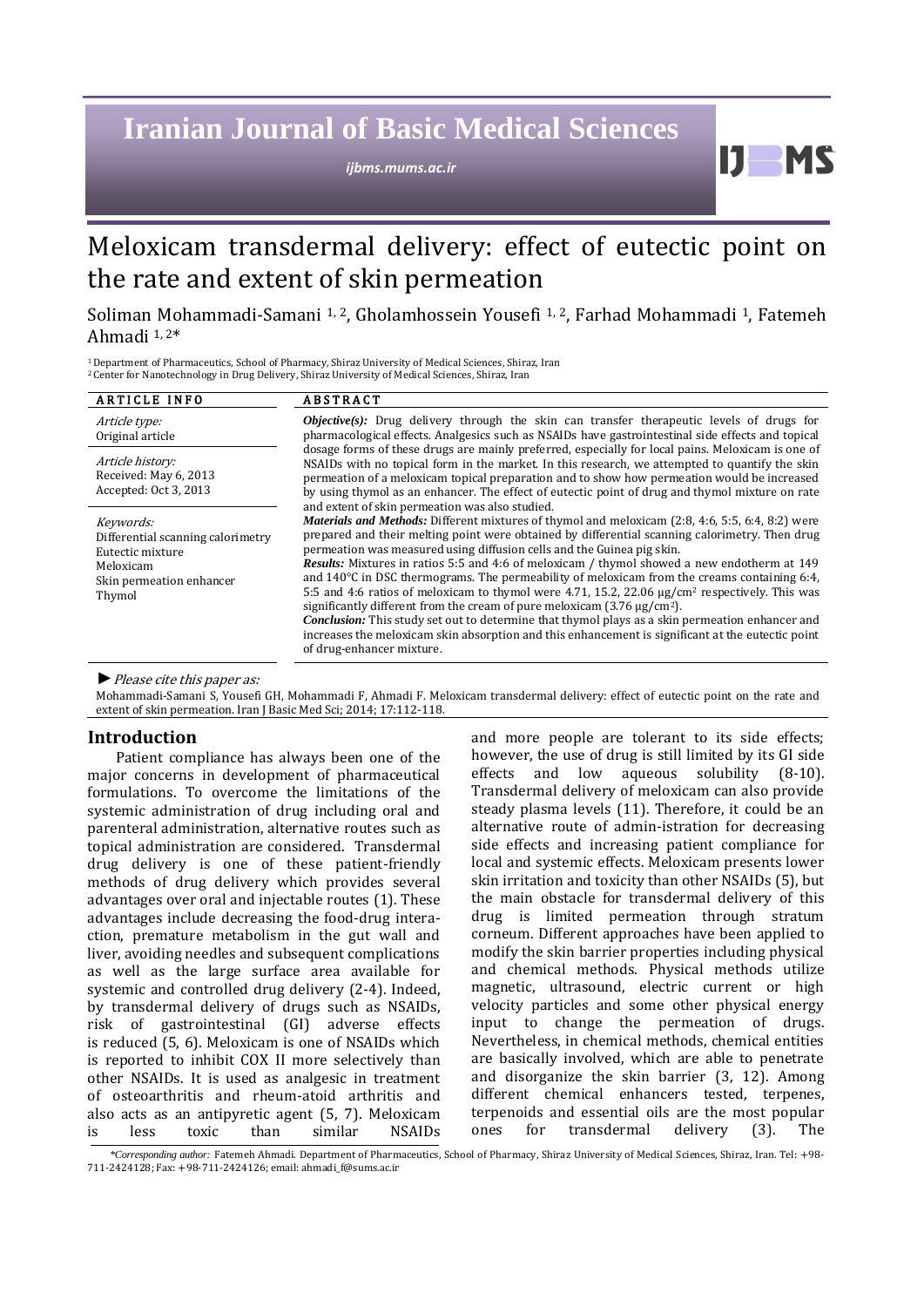effect of these compounds including menthol, thymol, cineol, etc has been examined on transdermal delivery of ibuprofen (13), tetracaine (14), testosterone (15) and zidovudine (16). Studies showed that terpenes exert these effects by changing the high regularity of the lipids of strateum corneum (17) as well as the formation of eutectic mixture with drugs which decreases their melting point and increases their thermodynamic activity in the skin (18). Eutectic mixture is a combination of two chemicals with lower melting point than each of the components and the higher transmembrane permeation (19).

Taking all of these into consideration, we aimed to design a formulation of meloxicam for transdermal delivery using thymol as the penetration enhancer. Differential scanning calorimetry (DSC) was applied to detect interaction of drug with thymol in different ratios. Then the optimum ratio was used for transdermal formulation and the *in vitro* skin permeation of the formulation was assessed using Franz-cell diffusion test.

### **Materials and Methods** *Materials*

Meloxicam was supplied by Iran Hormone Pharm Co (Tehran, Iran). Thymol, Tween 80, sodium hydroxide, sodium lauryl sulfate (SLS), acetic acid, chloroform and HPLC grade acetonitrile were purchased from Merck chemical company (Darmstadt, Germany). Carbopol was obtained from BF Goodrich (USA), liquid paraffin was received from Kian Kaveh pharmaceutical and chemicals industries (Iran). All other chemicals and materials were of analytical grade.

#### *Preparation of meloxicam-thymol mixtures*

To evaluate the interaction of drug with penetration enhancer, the two components should be mixed in molecular level (13). Two methods were applied for preparing meloxicam-thymol mixtures. In the first method, meloxicam and thymol in ratios of 8:2, 6:4, 5:5, 4:6, 2:8 were mixed in solid state by mortar and pestle. Total weight of the mixture was kept constant at 50mg. In the second method, solid mixtures of meloxicam and thymol was made by dissolving the components in 10 ml chloroform and keeping the mixture at room temperature for 24 hr until the solvent was fully evaporated. Then, the resulting solid residue was used as meloxicam thymol mixture.

 To prevent thymol volatility, mixing of thymol and meloxicam was performed very slowly and in a room with controlled temperature. Following that, minimum pressure was applied during mixing to prevent heating of the mixture. Formulation of meloxicam-thymol mixture in cream also prevents the volatile content from sublimation.

### *Differential scanning calorimetry (DSC)*

DSC studies were performed to determine the thermal behavior of meloxicam, thymol and their interaction upon mixing. DSC thermograms were recorded using DSC apparatus BÄHR Thermoanalyse GmbH, Type 302. Sample (5 mg) was sealed in an aluminum pan and DSC was run against a similar pan containing alumina as the reference material. Then, samples were heated from 20 to 270°C at heating rate 5°C/min. DSC was calibrated by indium (melting point,  $156.6 \pm 0.2$ °C) as a standard. All DSC runs were performed in triplicates.

### *Preparation of water in oil cream of meloxicamthymol mixture*

A w/o cream of meloxicam-thymol was prepared. Aqueous phase consisted of tween 80, distilled water and carbopol and oil phase contained liquid paraffin and meloxicam-thymol mixtures. The aqueous phase was added into the oil phase and mixed by turbine mixer and NaOH solution 0.2 N was added to provide the required consistency and viscosity by neutralizing carbopol. Details of cream formulations are presented in Table 1.

#### *In vitro skin permeation test*

Guinea pig abdominal skin was used for skin permeation test. Guinea pigs were euthanized with high dose of ether inhalation and the abdominal skin hair was shaved and the skin was cut and detached using a surgical knife. Skin was then fixed between the donor and acceptor compartment of a homemade Franz diffusion cell. Three cells with capacity 40 ml and diffusion area 5.72 cm<sup>2</sup> were connected serially to circulation pump to maintain the temperature of the diffusion cells at 34°C and receptor phase consisted of 1% SLS solution in water to preserve sink condition. For determining the solubility of meloxicam in receptor phase, a supersaturated solution of meloxicam in SLS solution was prepared. For this, excess amount of meloxicam was added to SLS solution on the stirrer and was stirred until no

**Table 1.** Composition of cream formulations prepared from different ratios of thymol-meloxicam

| Cream formulations     | Amount of ingredients (g) |          |          |          |                 |       |
|------------------------|---------------------------|----------|----------|----------|-----------------|-------|
|                        | Meloxicam                 | Thymol   | Tween 80 | Carbopol | Liquid paraffin | Water |
| Thymol-meloxicam (8:2) | 0.2                       | $_{0.8}$ | 0.2      | 0.1      |                 | 16    |
| Thymol-meloxicam (6:4) | 0.2                       | 0.3      | 0.2      | 0.1      |                 | 16    |
| Thymol-meloxicam (5:5) | 0.2                       | 0.2      | 0.2      | 0.1      |                 | 16    |
| Thymol-meloxicam (4:6) | 0.2                       | 0.13     | 0.2      | 0.1      |                 | 16    |
| Thymol-meloxicam (2:8) | 0.2                       | 0.05     | 0.2      | 0.1      |                 | 16    |
| Meloxicam              |                           |          |          |          |                 | 16    |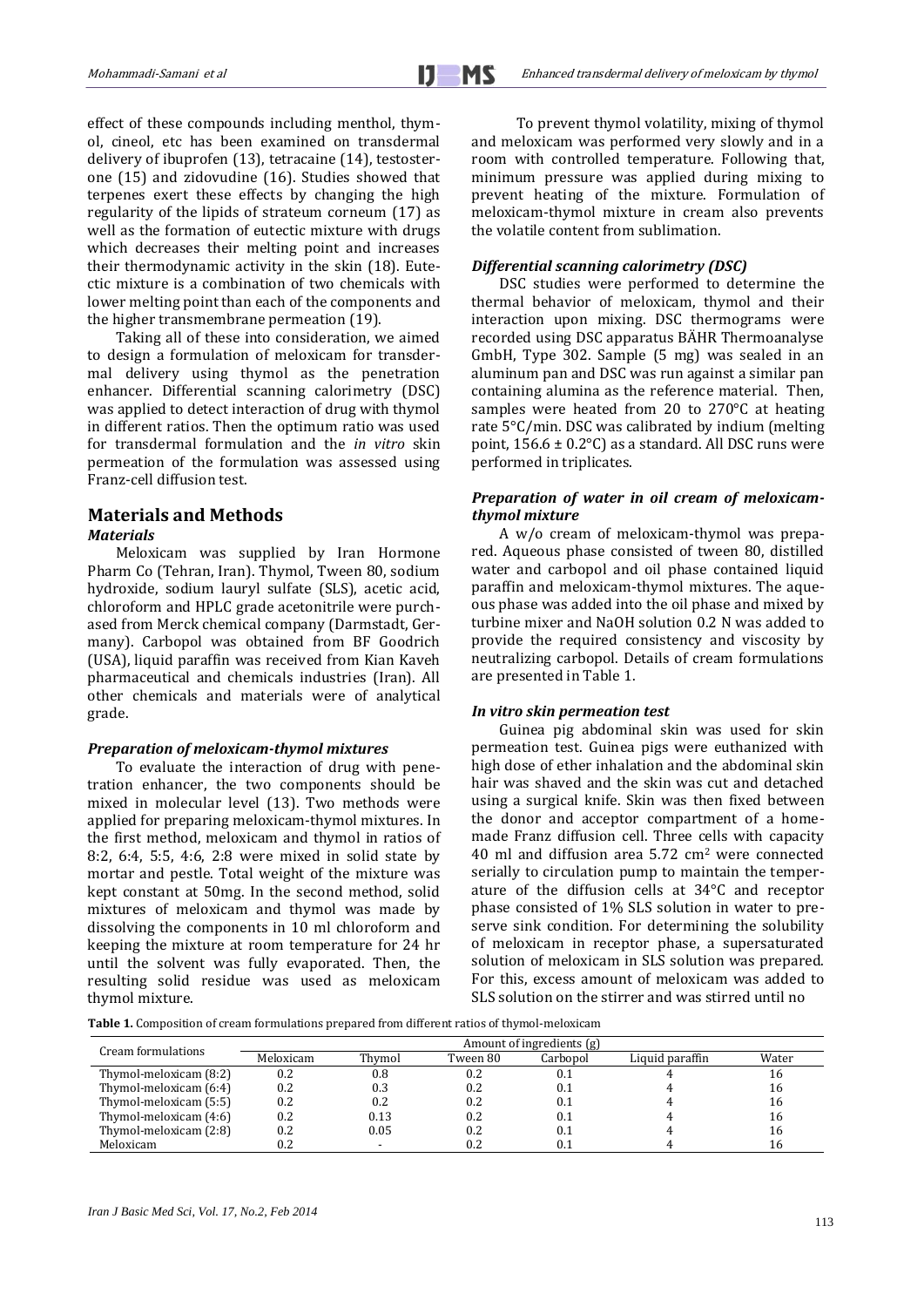

**Figure 1.** Representative chromatograms of solutions of a) thymol (50 µg/ml) and b) meloxicam (6.25 µg/ml) in acetonitrile

change in concentration determined by HPLC was observed. Then the mixture was filtered and drug solubility in SLS was measured by HPLC. This experiment was repeated three times.

After temperature equilibrium, 200 mg samples of the test cream were rubbed on the epidermal surface of the fixed skin. Five ml samples of the receptor phase were withdrawn at 15, 30, 60, 120, 240, 360 and 480 min and aliquot amounts of fresh buffer was substituted. The samples were kept in - 20°C freezer and the concentration of the drug in the samples were analyzed using a Knauer HPLC.

#### *High performance liquid chromatography (HPLC)*

Determination of meloxicam was performed by HPLC. The chromatographic system used was Knauer (Smartline®, Model 1000, Germany) equipped with UV detector. Data was integrated using Eurochrome software for HPLC (Knauer, Germany). The HPLC method was developed according to previous studies

**Table 2.** Melting points of meloxicam and thymol in mixtures determined by DSC

| Chemical composition   | Melting points ${}^{\circ}C$ (T onset) |       |  |  |  |
|------------------------|----------------------------------------|-------|--|--|--|
|                        | Mixing in dry state Mixing in solution |       |  |  |  |
| Thymol                 | 48.9                                   |       |  |  |  |
| Thymol-meloxicam (8:2) | 246.7                                  | 232.5 |  |  |  |
| Thymol-meloxicam (6:4) | 140.2                                  | 225   |  |  |  |
| Thymol-meloxicam (5:5) | 149, 211.9                             | 209.9 |  |  |  |
| Thymol-meloxicam (4:6) | 223                                    | 211.6 |  |  |  |
| Thymol-meloxicam (2:8) | 210.9                                  | 219.9 |  |  |  |
| Meloxicam              | 240.9                                  |       |  |  |  |

with some modifications (20-22). Mobile phase was consisted of acetonitrile: water 50:50 (pH 3) which pumped to the column at flow rate 1.2 ml/min. A  $C_{18}$ column (150 mm×4.6 mm) was used and detection wavelength was set to 355 nm. Mobile phase was prepared freshly every day and degassed using vacuum filtration and ultrasonication.

Linearity of the method was tested by constructing calibration curve of the standard solutions in the concentration range 0.01-50 µg/ml. Reproducibility and precision of the method was also examined by calculating inter- and intra-day variations.

## **Results**

j

#### *HPLC analysis*

The developed HPLC method was linear in the concentration range 0.01-50 µg/ml and the obtained regression factor  $(R^2)$  was 0.9989. The peaks of meloxicam and thymol were completely separated by the developed method without any interference (retention times of thymol and meloxicam were 2.5 and 7.5 min, respectively). Precision of the method was evaluated by repeated injections of the known concentrations of the drug and also calculating the inter- and intra-day variations. The results justify that for all concentrations injected to the system, the variation was less than 10%. Representative chromatograms of meloxicam and thymol are depicted in Figure 1.

#### *DSC studies*

Meloxicam and thymol melting point was found to be at 240.9 and 48.9 °C, respectively. By increasing the ratio of thymol to meloxicam in mixtures, the melting point of the drug was decreased. There was not a significant difference in the melting points between two mixing methods. Mixtures containing 2:8 and 4:6 ratios of meloxicam to thymol presented lowest melting point. DSC thermograms of the pure drug and the binary mixtures are shown in Figure 2 and the data are summarized in Table 2.

Three ratios 4:6, 5:5 and 6:4 of meloxicamthymol which presented lower melting points and seems to provide higher skin permeation were selected for skin permeation tests.

#### *Skin permeation test*

Meloxicam is practically insoluble in water and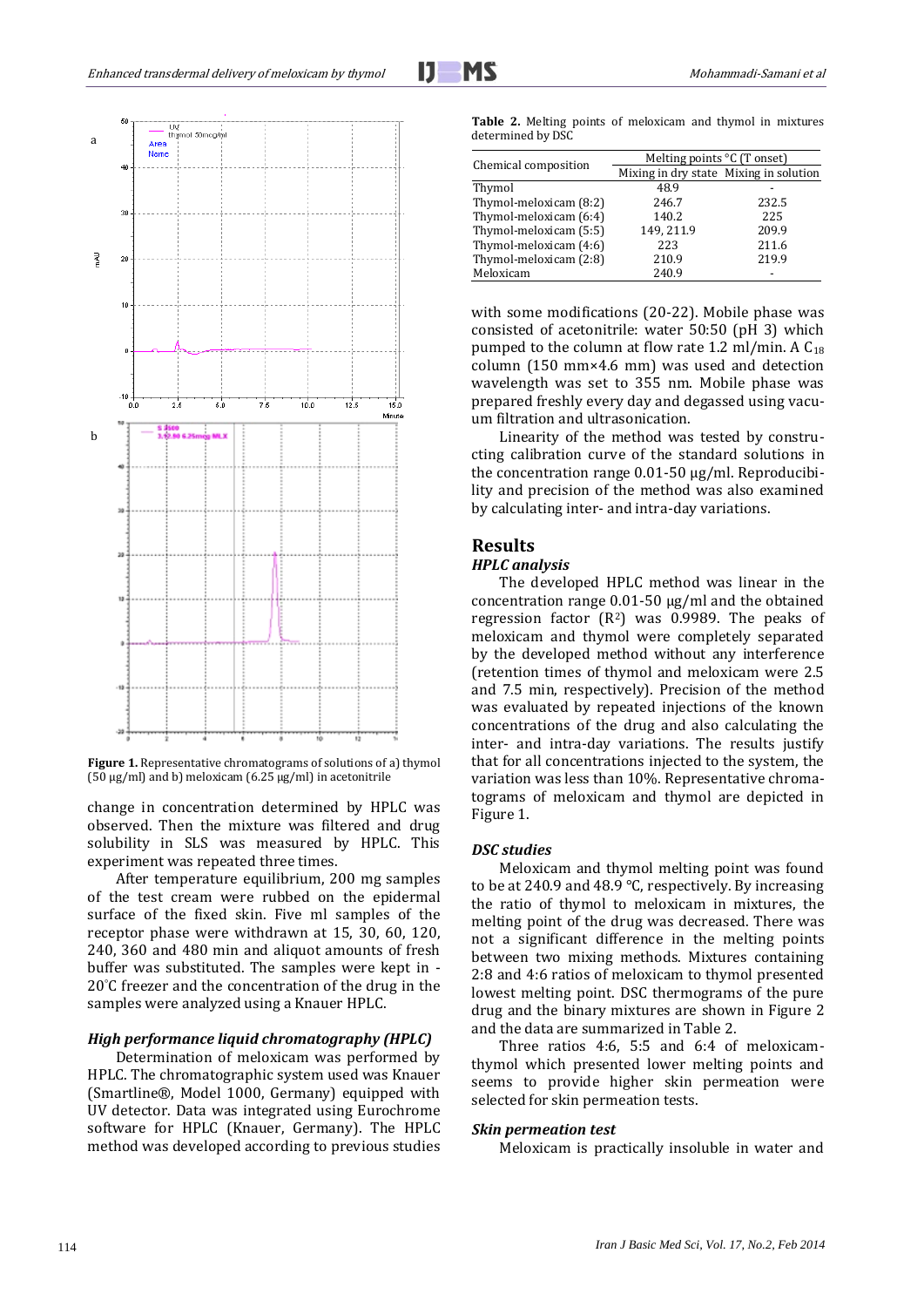

**Figure 2.** DSC thermograms of a) pure thymol, b) thymol-meloxicam 8:2, c) thymol-meloxicam 6:4, d) thymol-meloxicam 5:5, e) thymolmeloxicam 4:6 and f) pure meloxicam



**Figure 3.** Permeation profile of the drug from the creams prepared by drug alone and different drug-thymol mixtures

its aqueous solubility has been reported to be 8 μg/ml (23). To preserve the sink condition in the receptor phase of diffusion cell, 1% solution of SLS in water was used as the receptor phase and the solubility of meloxicam in this medium was 46 μg/ml.

Results of skin permeation of the cream contained 1% meloxicam showed that the net amount of drug permeated through Guinea pig skin per area of diffusion was 3.76 μg/cm2. Three different cream formulations were prepared from thymol-meloxicam mixtures in the ratio 4:6, 5:5 and 6:4 which were showing the higher melting point depression among the other ratios of meloxicam: thymol and were examined in skin permeation test. The permeation profiles of the drug in the creams prepared from drug alone and drug-thymol mixtures are presented in Figure 3. Results showed that by mixing the drug with thymol, the net amount of drug permeated through the skin was increased significantly compared with the drug alone. Net amount of permeation per area of the diffusion was 4.71  $\mu$ g/cm<sup>2</sup>, 15.2  $\mu$ g/cm<sup>2</sup> and 22.06  $\mu$ g/cm<sup>2</sup> for 6:4, 5:5 and 4:6 ratios of meloxicam to thymol. The extent of this permeation enhancement was dependent on the amount of the absorption enhancer in the mixture and the melting point depression of the drug.

A histogram in Figure 4 represents the enhancement ratio of transdermal permeation of meloxicam per diffusion area in different ratios to thymol compared with the cream contained only meloxicam. The presence of thymol also decreased the lag time of permeation of drug and in ratio 5:5 of meloxicam to thymol, the extent of permeation at the first sampling time was 5-times higher than the drug alone. Figure states the effect of thymol as skin absorption enhancer in these formulations.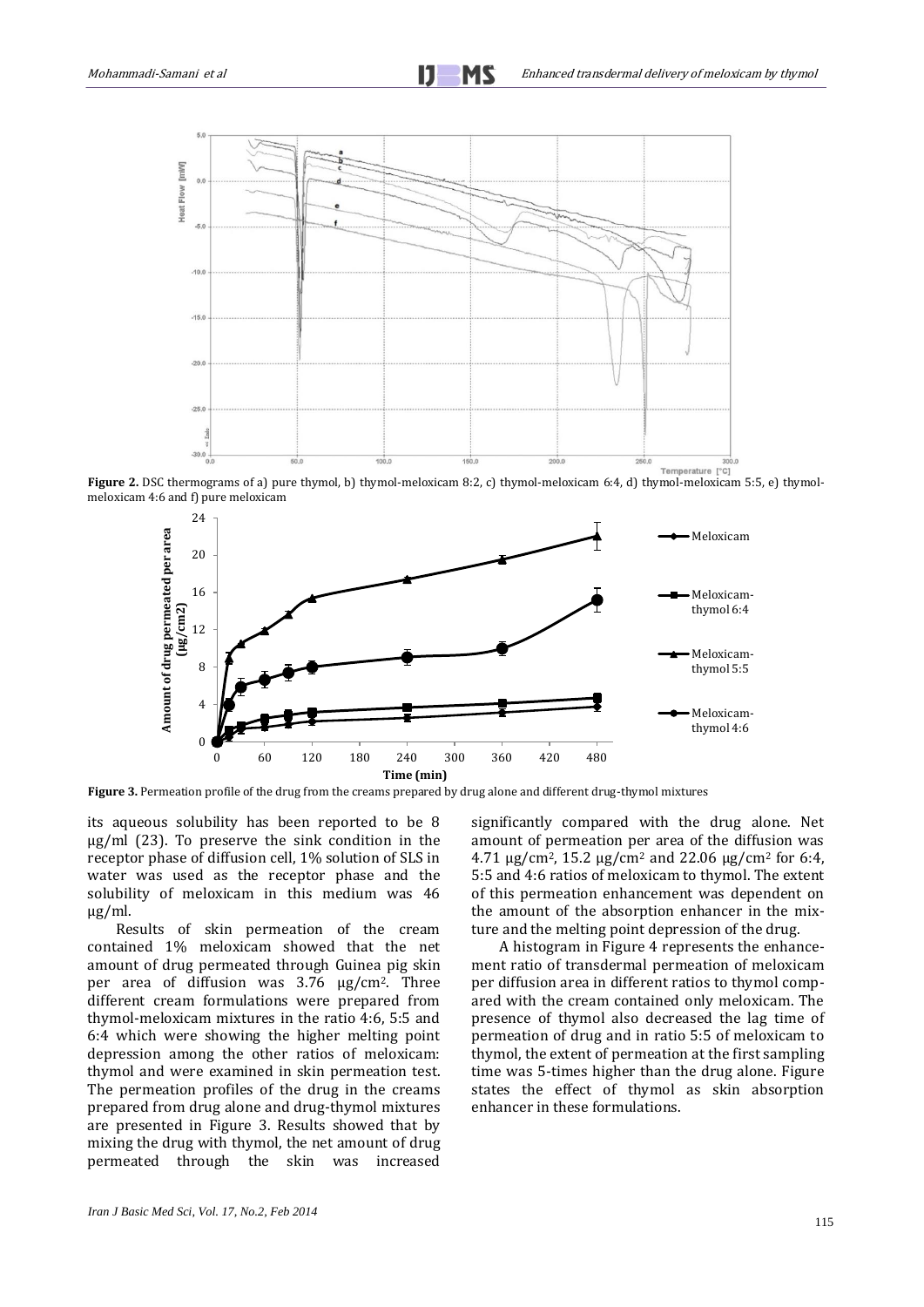# j



**Figure 4.** Histogram of enhancement ratio of transdermal permeation of creams containing meloxicam in mixtures with thymol compared with meloxicam alone (calculated from ratio of net flux of each formulation to the formulation containing meloxicam alone)

### **Discussion**

Meloxicam is a non-steroidal anti-inflammatory drug (NSAID) that is used in a wide range of inflammatory diseases. Side effects of meloxicam limit the use of drug and designing topical formulations can limit meloxicam adverse effects. Meloxicam and thymol are lipophilic materials and have proper solubility in non-polar solvents. Therefore, in the present study it was decided to use oil in water cream with minimum portion of oil phase to maximize the loading of lipophilic drugs in the cream as well as decreasing the risk of retention of drug in the oil phase. For designing the receptor phase for skin permeation test, the low aqueous solubility of meloxicam was a limiting factor. The skin permeation of meloxicam may be enhanced with enhancers that change skin lipids regularity and conformation. Moreover, mixing these chemicals such as terpenoids and essential oils with drugs provide opportunity of formation of eutectic mixture and lowering melting point (3, 17). Among different terpenoids, thymol was used as the permeation enhancer, as there are some reports on the efficacy of this terpene for increasing transdermal delivery along with the use of thymol as an ingredient in topical lotions, creams and solutions. In another study on percutaneous absorption of tamoxifen, it was reported that thymol can increase the partitioning of drug in strateum corneum (24). It is also a lipophilic terpene (Log P 3.28±0.20) which is a good option for increasing permeation of lipophilic drugs such as meloxicam (25). Eutectic mixture is a combination of two or more chemicals which forms a composition with lower melting point (26).

According to DSC data in Figure 2 and Table 2, thymol is melted at 48-49°C and this melting endotherm is not displaced significantly in any of the mixtures with meloxicam. Meloxicam in pure form is melted at 241°C, but by adding thymol to meloxicam, melting point gradually decreased to 238, 223, 212, 223 and 211°C for meloxical-thymol ratios of 8:2, 6:4, 5:5, 4:6 and 2:8, respectively. The interesting point in DSC thermograms, is new endothermic peaks at 149 and 140°C which were observed in DSC results of mixtures containing ratios 5:5 and 4:6 of meloxicam to thymol. This pattern is very similar to eutectic composition with excess of one of the chemicals in the mixture (here thymol) (13, 27). The ratio 5:5 is very near to the eutectic point, with almost complete elimination of the melting endotherm at 223°C. There was no considerable difference between mixing meloxicam and thymol in dry state and in solution, just for the intensity of thymol melting endotherm, which is probably related to the evaporation of highly volatile thymol.

Net amount of drug permeated through Guinea pig skin per area of diffusion from the cream contained 1% meloxicam was 3.76 μg/cm2. This extent of permeation was much higher than meloxicam suspension and was almost similar to meloxicamloaded transferosomes studied by Duangjit *et al* (8). This basic amount of permeation is related to the solubility of meloxicam in oil phase and emulsifier of the cream and permeation through the lipids of the skin. Relatively low permeation of the drug resulting from this formulation is related to the oily nature of the formulation and viscosity of the vehicle which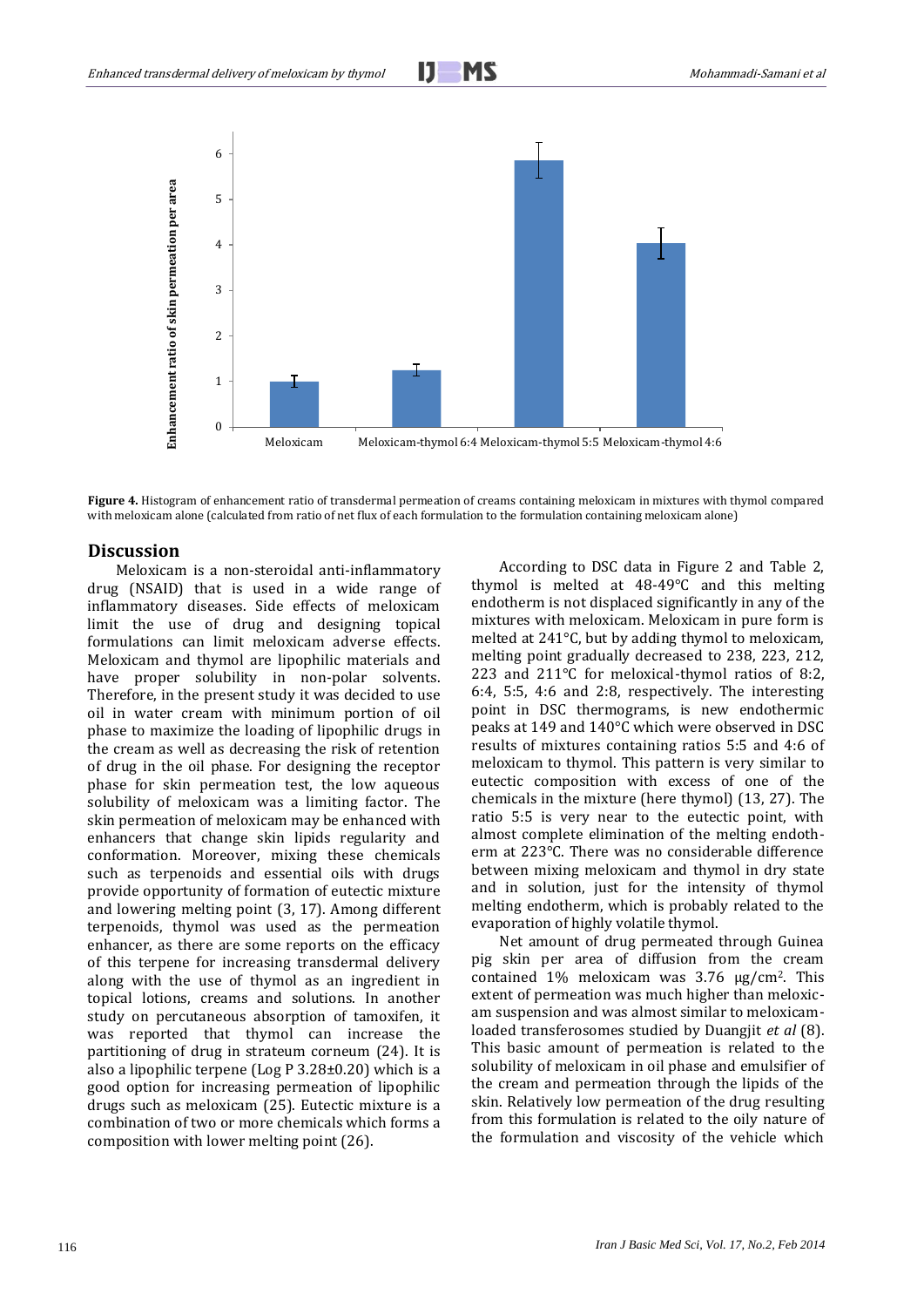reduces the diffusion rate of the drug (28). High solubility in oil phase which results from high value of partition coefficient of meloxicam could also decrease the chemical potential of the drug (29).

As indicated in DSC thermograms in Figure 2, melting point of ratio 6:4 of meloxicam to thymol was lower than pure meloxicam, but for ratios 5:5 and 4:6 a new endothermic peak was observed which is due to the new composition of the eutectic mixture. In addition, a 4-5 fold increase in the skin permeation of these creams was observed. Similar data has been reported on the skin permeation of ibuprofen-thymol mixture (13). It is evident that by increasing the amount of thymol, drug permeation was increased until the ratio of 5:5 is achieved. Following that, increasing the ratio of thymol to 6 presented negative effect on drug permeation. When increasing the amount of thymol, meloxicam is decreasing and the drug is mainly in liquid form. Therefore, amount of solid is decreased. Disappearance of the solid drug in the mixture and therefore lower thermodynamic activity and driving force for permeation is the reason of lower permeation of this ratio (6:4, thymol to meloxicam) compared to the 5:5 ratio. Similar results have been observed in study on skin permeation of thymolibuprofen mixtures (13). It was shown in their study that pretreatment with thymol increased the permeation of a saturated solution of ibuprofen by two folds; however, the eutectic mixture provided a much higher increase in skin permeation. Prior studies proved that decrease in melting point of eutectic mixture is the reason of higher permeability of these mixtures in lipid structure of skin. It has been stated for ibuprofen-menthol and lidocaineprilocaine mixtures that the main reason of enhancement in absorption is increasing lipid solubility of the mixture (13, 30, 31). Certainly, the effect of other factors like excipients of formulations for example surfactants or volatile solvents should not be ignored because these factors could also affect the integrity of the skin structure. Volatile solvent can even influence eutectic point of mixtures. SLS has important effects on integrity of the cell membrane and can therefore change the results of permeation, however, study of effect of 1% SLS on skin penetration of diazepam has shown that this concentration is not effective for changing the skin permeation of the drug (32). In order to limit the effect of these factors, in this study it was tried to keep the composition of all formulations the same. Furthermore, the only determining variable was the ratio of drug to permeation enhancer. Other explanations that may be considered for enhancement of skin permeation are ability of terpenes to fluidize the lipids of the membrane and disorganize them (33), higher distribution of eutectic mixtures in cellular membrane because of lower melting point and higher thermodynamic activity

(34), higher access of molecules of eutectic mixture to the membrane (30) and hydrogen bonding between thymol and meloxicam that make them more lipophilic (17).

## **Conclusion**

One of the significant findings to emerge from this study was that the rate and extent of skin permeation of cream containing 5:5 ratio of meloxicam to thymol was highest amongst all other ratios. This is resulted from higher amount of permeation enhancer, thymol together with the lower melting point of the mixture as stated by DSC studies and higher thermodynamic activity near the eutectic point.

## **Acknowledgment**

The present article was extracted from a Pharm D thesis (No. 483) written by Farhad Mohammadi and was financially supported by School of Pharmacy, Shiraz University of Medical Sciences, Shiraz, Iran.

### **References**

1. El-Kattan AF, Asbill CS, Kim N, Michniak BB. The effects of terpene enhancers on the percutaneous permeation of drugs with different lipophilicities. Int J Pharm 2001; 215:229-240.

2. Cui LL, Hou XM, Jiang J, Li GD, Liang YY, Xin X. Comparative enhancing effects of electret with chemical enhancers on transdermal delivery of meloxicam *in vitro*. J Phys Conf Ser 2008; 142:12-15.

3. Karande P, Mitragotri S. Enhancement of transdermal drug delivery via synergistic action of chemicals. Biochim Biophys Acta 2009;1788:2362-2373.

4. Naik A, Kalia YN, Guy RH. Transdermal drug delivery: overcoming the skin's barrier function. Pharm Sci Technol Today 2000; 3:318-326.

5. Ah Y-C, Choi J-K, Choi Y-K, Ki H-M, Bae J-H. A novel transdermal patch incorporating meloxicam: *In vitro* and *in vivo* characterization. Int J Pharm 2010; 385:12-19.

6. Cordero JA, Alarcon L, Escribano E, Obach R, Domenech J. A comparative study of the transdermal penetration of a series of nonsteroidal antiinflammatory drugs. J Pharm Sci 1997; 86:503-508.

7. Bae JW, Kim MJ, Jang CG, Lee SY. Determination of meloxicam in human plasma using a HPLC method with UV detection and its application to a pharmacokinetic study. J Chromatogr B 2007; 859:69-73.<br>8. Duangjit S, Opanasopit P,

Opanasopit P, Rojanarata T, Ngawhirunpat T. Characterization and *in vitro* skin permeation of meloxicam-loaded liposomes versus transfersomes. J Drug Deliv 2011; 2011:418316.

9. Martin RM, Biswas P, Mann RD. The incidence of adverse events and risk factors for upper gastrointestinal disorders associated with meloxicam use amongst 19 087 patients in general practice in England: cohort study. Br J Clin Pharmacol 2000; 50:35-42.

10. Ruiz Martinez MA, López-Viota Gallardo J, de Benavides MM, de Dios García López-Duran J, Gallardo